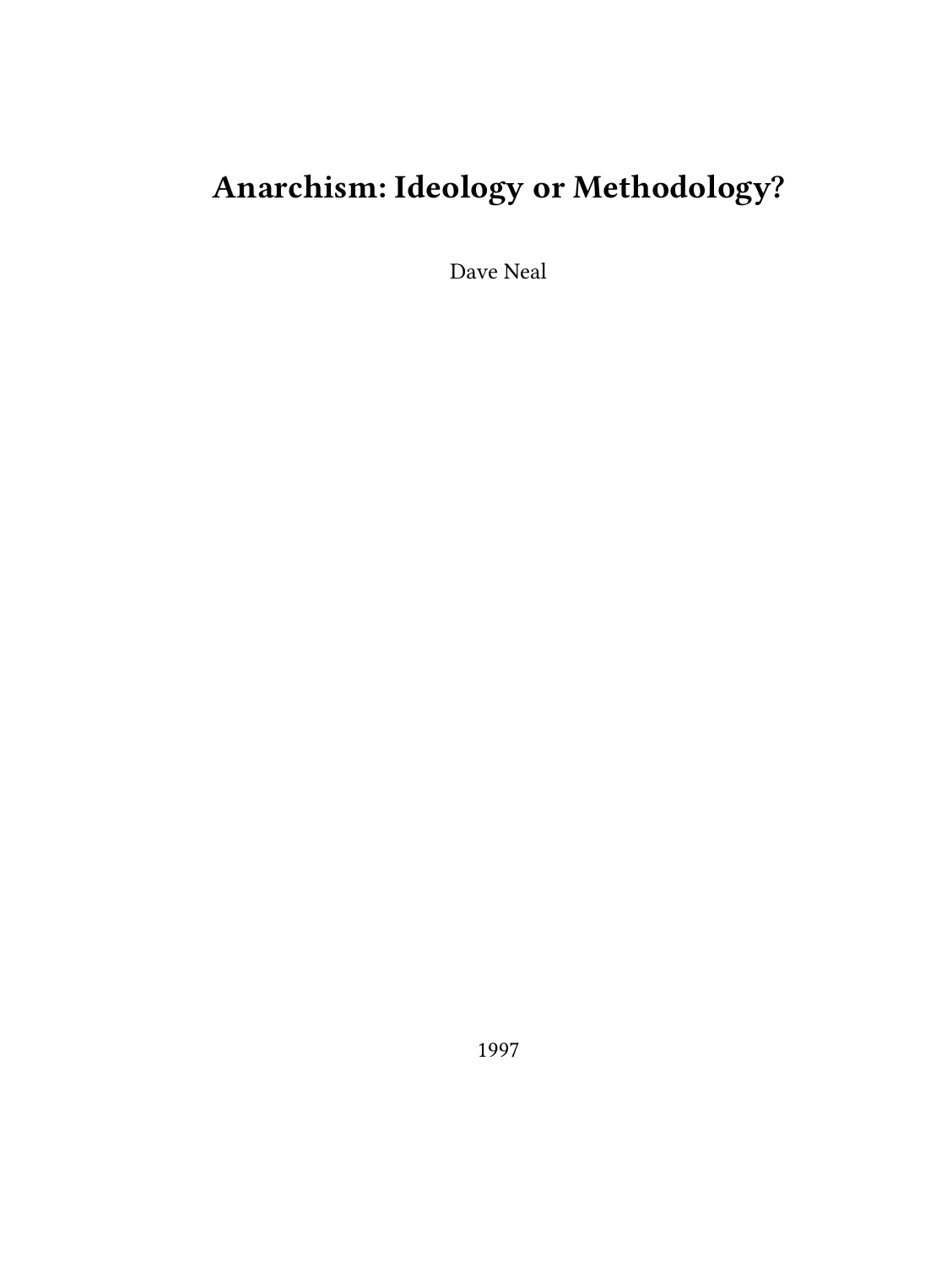# **Contents**

| The Truth Is: There Is No Truth! $\ldots \ldots \ldots \ldots \ldots \ldots \ldots \ldots \ldots \ldots \ldots$ |  |  |  |  |  |
|-----------------------------------------------------------------------------------------------------------------|--|--|--|--|--|
|                                                                                                                 |  |  |  |  |  |
|                                                                                                                 |  |  |  |  |  |
|                                                                                                                 |  |  |  |  |  |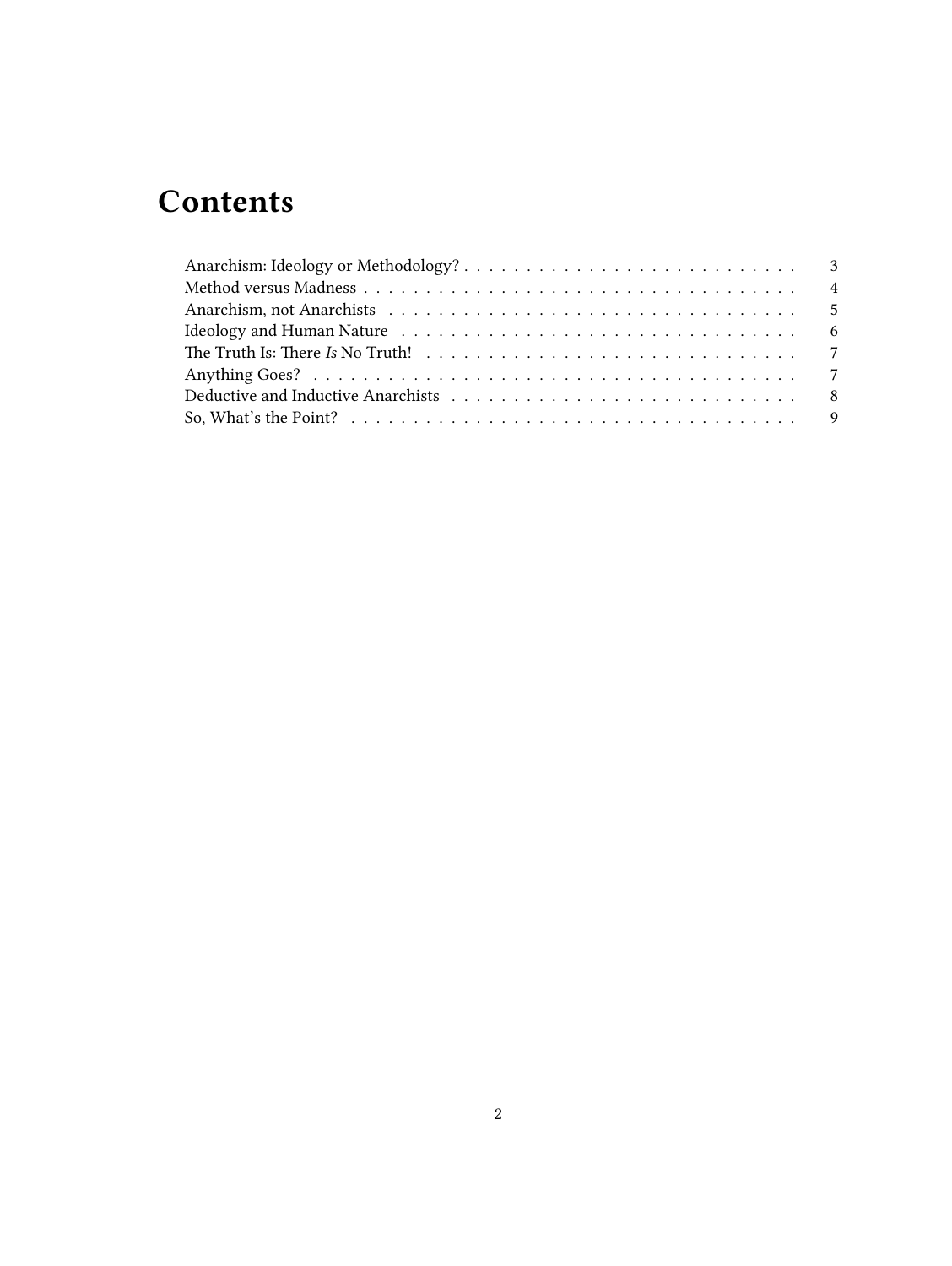"It's an odd feature of the anarchist tradition over the years that it seems to have often bred highly authoritarian personality types, who legislate what the Doctrine *is*, and with various degrees of fury (often great) denounce those who depart from what they have declared to be the True Principles. Odd form of anarchism." — Noam Chomsky

# <span id="page-2-0"></span>**Anarchism: Ideology or Methodology?**

One issue that remains unresolved within the anarchist movement revolves around the nature of anarchists themselves. If you've perused these pages, you by now know about social anarchism versus lifestyle anarchism as the most public schism among anarchists, with the latter deriding class struggle as fruitless, pointless, and irrelevant, and the former declaring that the latter aren't anarchists at all, but are rather bourgeois poseurs.

To the casual browser, it seems a silly, pointless debate. And in many respects, you're right! The social versus lifestylism debate revolves around the idea of *what it means to be an anarchist*.

However, underlying this debate is a less obvious thread, namely whether anarchism is an  $ideology - a set of rules and conventions to which you must abide, or whether an archism is a$ methodology — a way of acting, or a historical tendency against illegitimate authority. I believe this debate underlies the social versus lifestylism dilemma, and will attempt to elaborate on it.

I'll call ideological anarchists **Anarchists** — big "A" anarchists, and methodological anarchists **anarchists** — small "a" anarchists, so you know who I'm referring to.

Anarchism clearly means a particular thing. For example, it is defined by the *American Heritage Dictionary* as:

1. The theory that all forms of government are oppressive and undesirable, and should be abolished; 2. Active resistance and terrorism against the state, as used by some anarchists; 3. Rejection of all forms of coercive control and authority.

So, in this sense, an anarchist is one who finds all forms of government oppressive and undesirable, and rejects all forms of coercive control and authority. A person who doesn't fit this criterion is no anarchist.

This supports the idea that anarchism is an ideology  $-$  a consistent set of ideas based on a core principle. Does that mean, however, that every person who *says* they're an anarchist **is** an anarchist?

Clearly not, which forms the basis for the lifestylism argument, as well as anarchist opposition to the intellectual affront that is "anarcho-"capitalism.

But there's a difference between *ideological* objection and *methodological* opposition. For the Anarchist, they say "X is **not** anarchism" with the implicit understanding that **they** know what anarchism is about. For them, there is no need to prove or demonstrate it — their statement alone is fact enough.

To the anarchist, lifestylism and "anarcho-"capitalism are rejected because, methodologically, they aren't the way to arrive at anarchism. They use the wrong means to achieve similar ends namely, human happiness.

See the difference in approaches?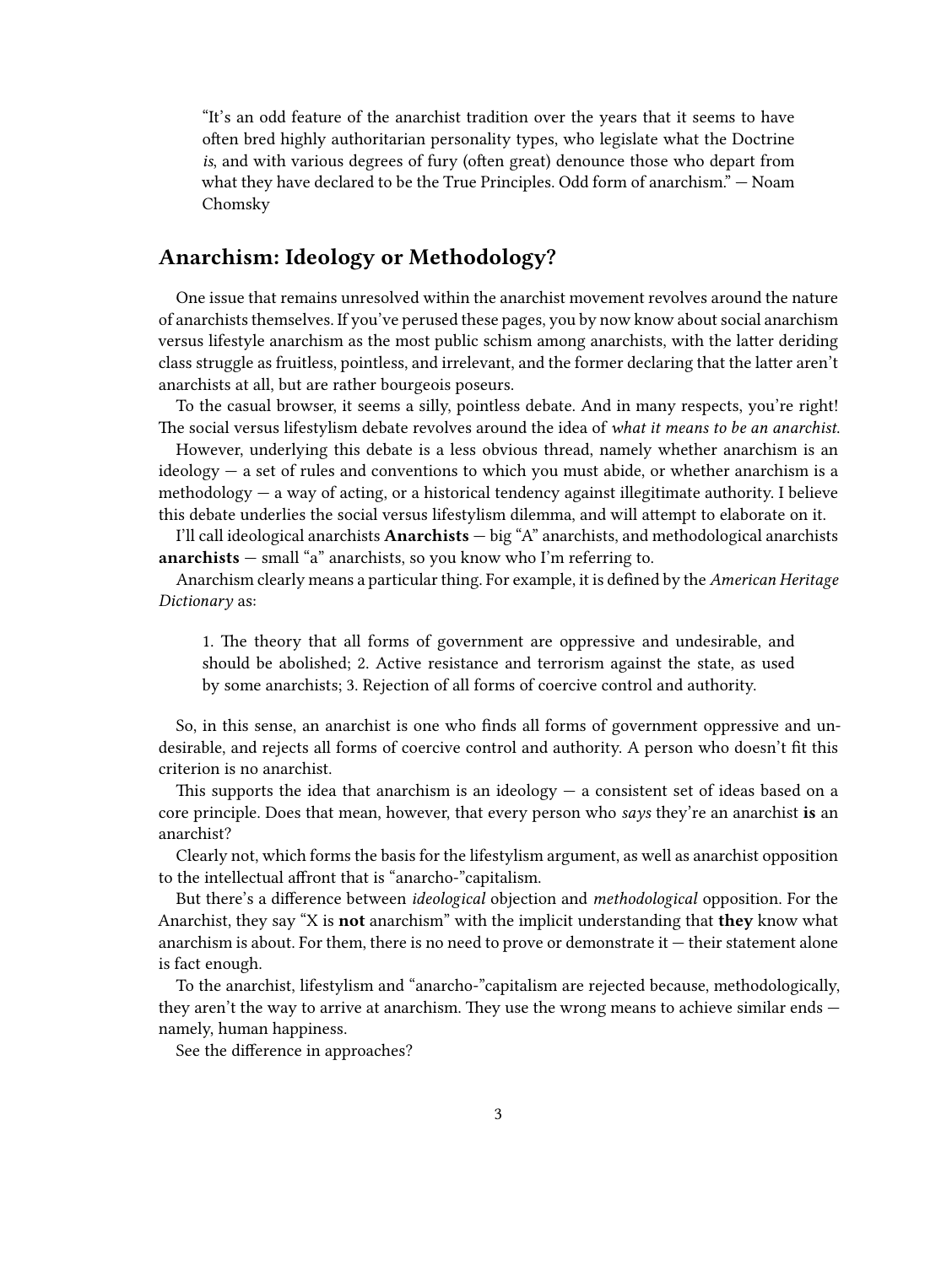#### <span id="page-3-0"></span>**Method versus Madness**

The Anarchist stresses ideological conformity as the prerequisite for social revolution  $-$  in other words, you swallow A,B, and C doctrines and **then** you are an Anarchist. Their plan of action revolves around: 1) creating a central Anarchist organization; 2) educating (e.g., indoctrinating) the working class as to the tenets of Anarchism; 3) thereby building a mass movement; 4) creating a social revolution.

The Anarchist is comfortable with the idea of a manifesto, platform, or other guiding doctrine as the means of "spreading the gospel" — their emphasis is unity in thought and action, and ideological conformity as the basis for effective organization.

The anarchist, however, rejects all of this. We hold, instead, that: 1) anarchist organizations cannot be created before the demand for them exists; 2) indoctrinated people are not *free* people; 3) a movement based on a central authority (e.g., the central Anarchist organization) and on masses of indoctrinated followers will be an elite, political one, **not** a popular, social one; 4) the social revolution will invariably be betrayed by such an effort, becoming a political revolution whereby the Anarchists seize power.

This is not a semantic difference; rather, it strikes at the heart of the movement itself, and the roots of this debate go back to the founding of the first International, which was why I posted those essays by Bakunin.

Who is right? I hold that the methodology of anarchism is more important and vital than the ideology of it. That's because I recognize that language, particularly in the services of the ambitious, is routinely turned on its head in the service of power elites.

A group could call themselves Anarchists, but that surely doesn't *make* them anarchists, does it? You'd do well not to take them at their word blindly, but rather approach them on your own terms.

The two models of social struggle from history are the Marxist model — the idea of a political vanguard guiding the masses to a socialist society; and the Bakuninist model — the idea of rejecting all political authority and using popular direct action as the means of realizing socialism in the *here and now* versus some unforseen future.

To date, the Marxist model has dominated the radical left for over a century, although recently, with the demise of the USSR, we see the ideological air clearing for the first time in decades. This is why the debate is so timely and critical, if anarchism is to proceed and grow.

My main objection to ideological Anarchism is that it depends not on freethinking and direct action, but on obedience, passivity, and conformity to an externality — either a manifesto, platform, or other mechanism of control. Further, it focuses on a top-down, centralized organization as a means of bringing Anarchism from the center outward.

It is ludicrous to assume, however, that you can use unfree means to attain a free society. It is similarly ridiculous to try to create a popular, libertarian organization *before* you have a mass following! What you'd get, instead, is an elite cadre of activists, which, unsurprisingly, parallels the current situation of the radical left!

Further, since doctrinal purity is most important to the ideologue, they end up: 1) eternally quarrelling about minor points; 2) forever looking for and purging heretics; 3) alienating potential fellow travellers through this elitism.

Anarchism isn't "anything goes" — it means something. However, a working person shouldn't have to be indoctrinated to make them "suitable" to the movement. Noam Chomsky put the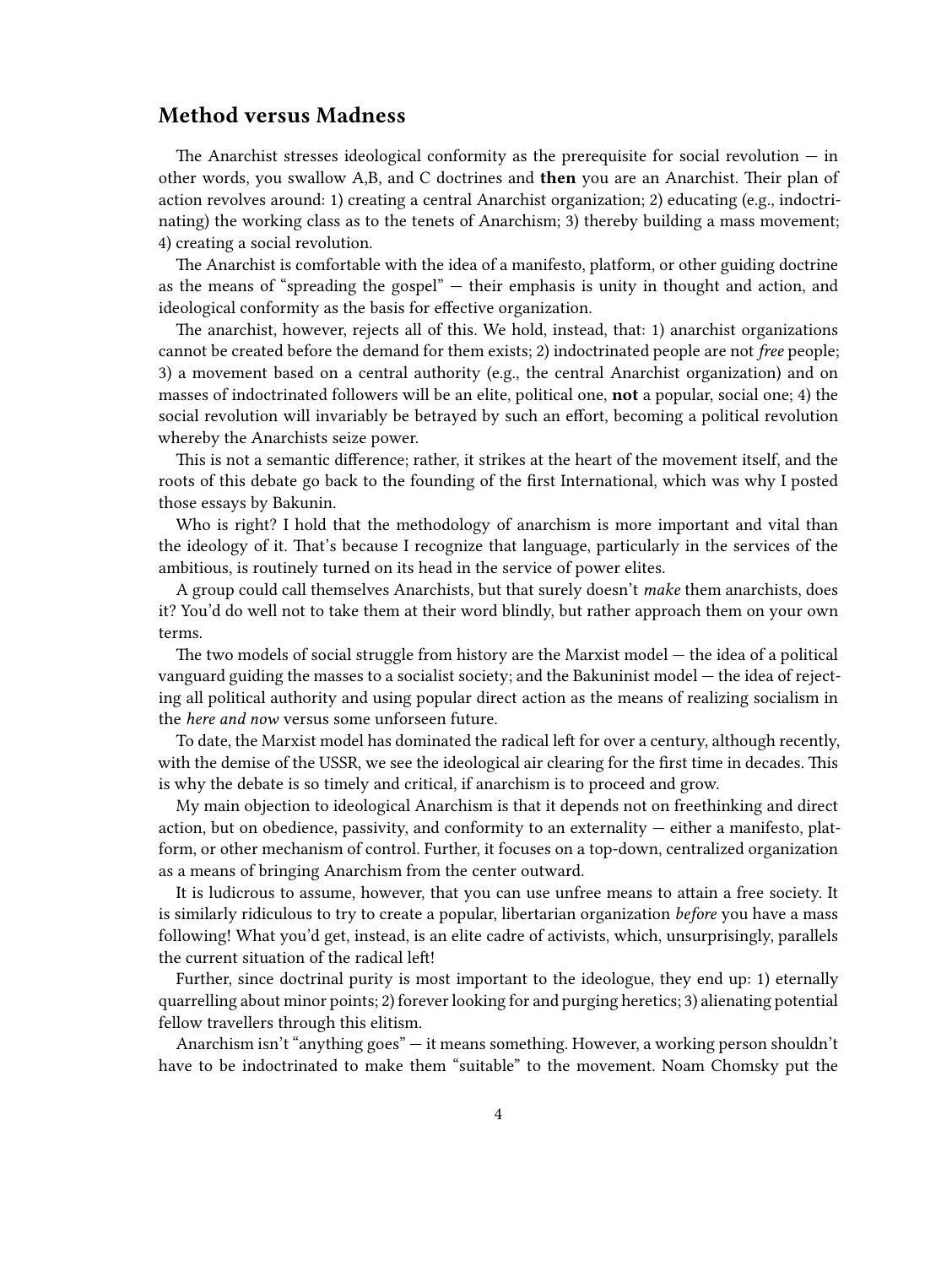methodological view of anarchism best when he said that he saw anarchism *as the historical tendency of people to rise up against illegitimate authority.*

For example, when the sailors of Kronstadt rose against the Bolsheviks in 1921, they were engaging in methodological anarchism — direct popular action against illegitimate authority whereas the Bolsheviks had betrayed the Revolution by securing themselves in power, despite their claims to the contrary.

#### <span id="page-4-0"></span>**Anarchism, not Anarchists**

Anarchists should focus on passing along anarchist ideas and, most importantly, anarchistic ways of organizing, rather than trying to turn people into Anarchists. It's a fine, but an important distinction.

Anarchists hold that the *social struggle* itself — *propaganda by the deed* — politicizes and radicalizes the masses. When they get a sense of their own empowerment, attained through collective direct action, what you get are "anarchized" people — folks who will understand the ideas of anarchism *in practice* rather than doctrinally, which is where it matters. You get empowered, active freethinkers, who are not afraid to engage in direct action — in other words, anarchists.

Not to say that all activists are anarchists, because they aren't. The right wing has a fair share of reactionary activists, but they are, in truth, functionaries of a larger authority structure  $$ drones, who jump when their bosses order them to. Or (more commonly), they are well-meaning people who have been duped and manipulated into supporting a position contrary to their real interests.

But when you get a group of people working together, organizing and engaging in direct action against illegitimate authority, you're more likely to have folks sympathetic to anarchism than to any other doctrine, which calls for obedience and passivity. The social struggle itself promulgates the anarchist idea, when waged anarchistically.

Sadly, what we have today are a plethora of Anarchists — ideologues — who focus endlessly on their dogma instead of organizing solidarity among workers. That accounts for the dismal state of the movement today, dominated by elites and factions, cliques and cadres.

And, since the Cardinal Rule of Ideology applies — that the ideologue is not, and cannot **ever** be wrong — what it means is the disputes never, ever end, and everyone divides into countless little, irrelevant enclaves.

Methodology is far more open — there is that which works, and that which doesn't, and degrees between those points. If one strategy doesn't work, you adjust until you get something that *does* work.

The anarchist holds that the working person is ready in the **here and now** for social revolution, in terms of inclination and instinct — people want to be free; they want an improvement in their circumstances and quality of life. People don't want to be slaves — those in power spend much time convincing people that they're free when, in fact, they aren't. We believe that everyone values their freedom, whereas the Anarchist holds that the working people are too racist, sexist, apathetic, homophobic to "get the message" — they view the masses with almost Marxist contempt.

In fact, when things don't go the Anarchists' way, they blame *everyone* but themselves, which accounts for the isolation and elitism of the left wing — you working people are just "too stupid/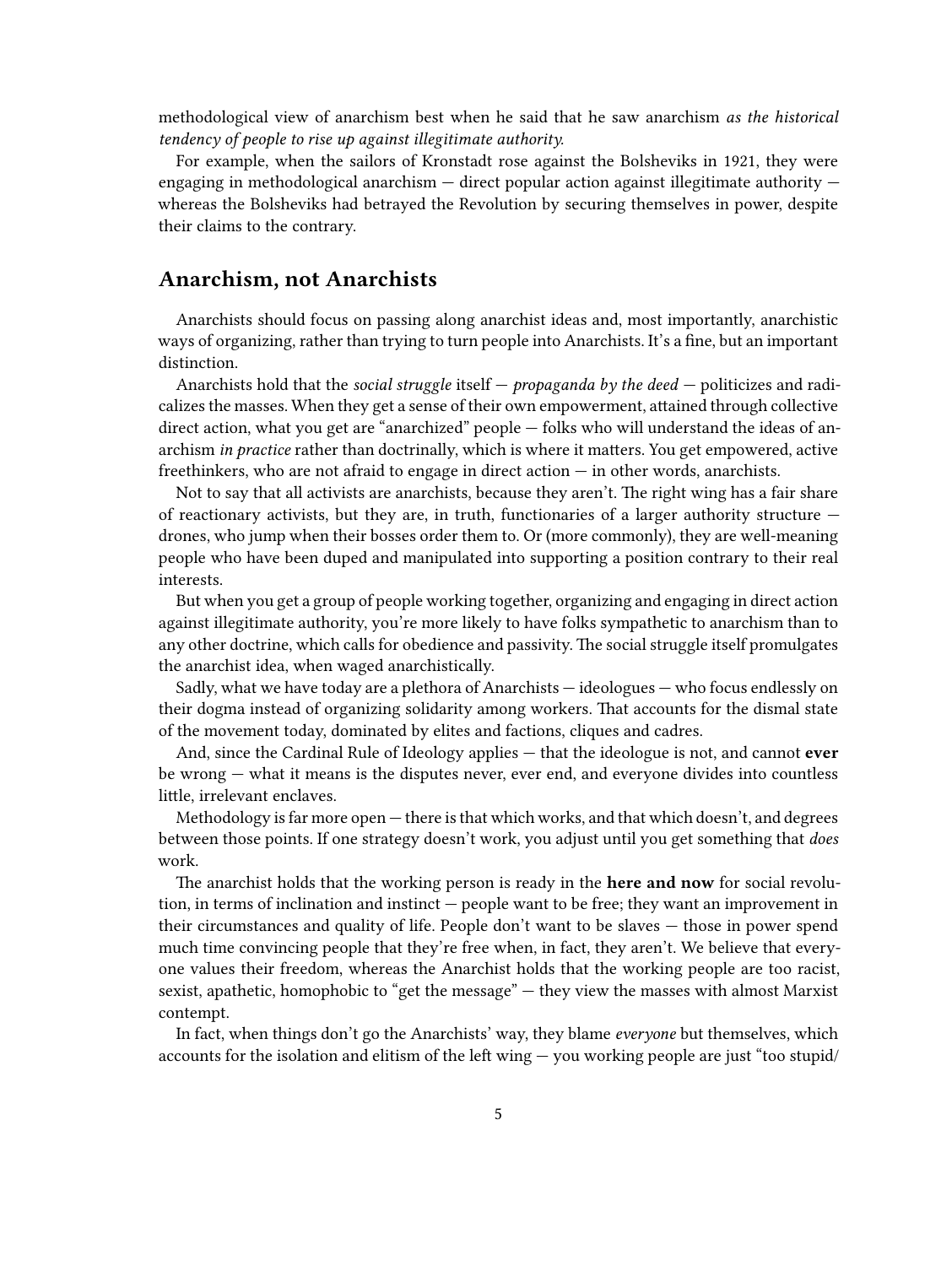racist/sexist" to get their Lofty Ideas. With that attitude, you can see why working people ignore the radical left.

### <span id="page-5-0"></span>**Ideology and Human Nature**

One thing ideologues of all stripes share is a negative view of human nature — they see us all as basically bad, and in need of improvement (achieved by a period of indoctrination, naturally, which they offer). Further, ideologues hold themselves exempt from this principal of negative human nature — that is, *they* are okay, but the rest of the world is screwed.

However, this view is incompatible with anarchism, and entirely appropriate to authoritarian ideologies — authoritarians **all** view people as basically bad, and in need of education, supervision, and above all, **control**, which they are all too willing to provide.

The anarchist, conversely, holds that human beings are basically *good* and not in need of guidance, coercion, and control — indeed, we hold steadfastly to the idea that the only evils in society come about when some seek to control and coerce others, and that the mechanisms of power, privilege, and control turn even the saintliest stalwart into a connniving manipulator.

In other words, anarchists view people as good, and systems of control as bad, whereas ideologues hold the other view — that people are bad, and systems of control are good (so long as **they** control those systems — if someone else controls them, then they're bad — that's how they *seem* anti-authoritarian when out of power — but just wait until they do get a measure of power, and you'll see). It's an important difference, and determines the nature of the organization that arises from these foundations.

The organization based on a negative view of human nature will focus on power and control, centralizing these things in as few hands as possible — the people who can be trusted with such power (meaning, the most obedient and doctrinally sound), whereas the organization based on a positive view of human nature will seek to disseminate power and eliminate control, decentralizing and dispersing these in as many hands as possible.

The most pernicious threat of the ideologue is that they exempt themselves from their own rules — again, stemming from the notion that **they** have "seen the light" and the rest are either: 1) idiots; or 2) evil (for turning their backs on the Truth). Thus, they can never be reasoned with, because they are irrational themselves — if you object to their program, regardless of the reason, then *you* are at fault, not them.

That's why a natural corollary of the ideologue is the use of force — because they are dogmatic and irrational, all they can ultimately rely on for legitimacy is force, which necessitates centralization and control of force  $-$  e.g., the State, in a newer, more pernicious form.

In a sense, the ideologue is a closeted authoritarian, which is why they are so treacherous. They *seem* anarchistic because they reject authority that exists when they have no part in it; however, they are really objecting to being disempowered themselves, rather than rejecting authority itself. When they attain a position of authority, they turn as despotic as anyone who preceded them.

Their Authority is in their ideology itself — their Big Idea — which you resist at your own peril. It was this that caused the Galleanists (Italian anarchist followers of Luigi Galleani) to engage in several bombing campaigns, even against innocent passerby  $-$  to the Galleanists, anyone who didn't get The Idea wasn't innocent.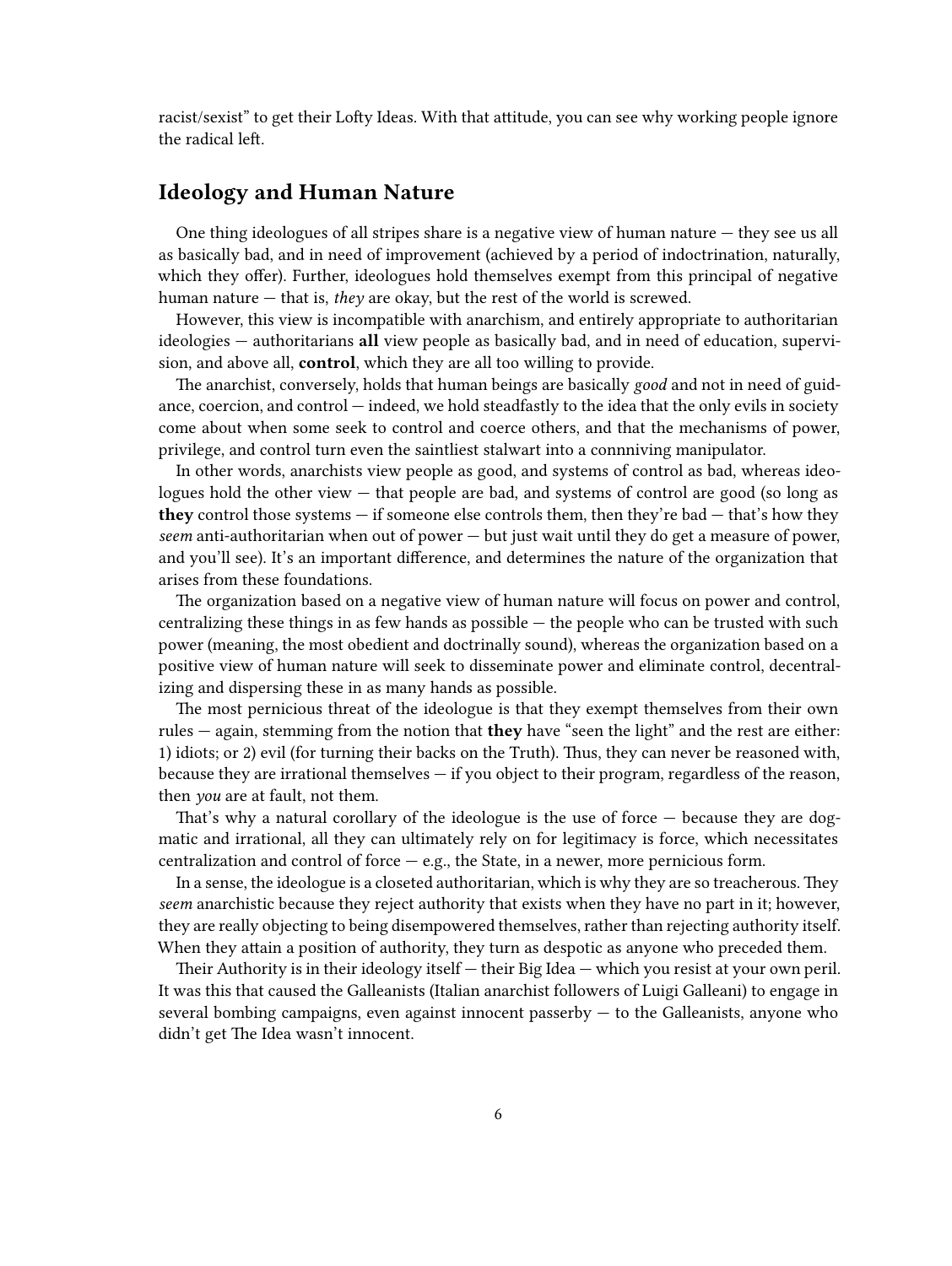# <span id="page-6-0"></span>**The Truth Is: There** *Is* **No Truth!**

This may seem paradoxical coming from a political Web page, but that's okay  $-$  the anarchist holds that Truth tends to end up in the back pocket of the most powerful – that is, the most powerful hold that their views are the Truth, and woe to you if you say (or even think) otherwise.

There's nothing more ideological than pretensions toward ultimate Truth, and anarchists should have no part of it. Our view, conversely, is that the only truth worth holding is that there is no truth, because there is no external truth out there for us to perceive — there is merely that which makes sense to us and that which doesn't.

Reality exists (although some philosophers debate that, too)  $-$  reality is objective, whereas truth is entirely subjective. If you hold out a rock and let it go, it will drop. That's because gravity is an objective force — it's an aspect of what **is** — reality. Truth derives from reality (e.g., let go of a rock and it will drop), not the other way around.

The subjectivity of truth is something authorities are very uncomfortable with, because it's a revolutionary concept  $-$  if truth is subjective, then the framework of our society collapses  $-$  law, religion, the State — all implode if you recognize that what some claim to be Truth is, in reality, opinion backed by force. Where power is concerned, what is considered Truth ends up, in reality, mythmaking, lies, and superstition.

Anarchists hold that truth is subjective, or they should, which forms the basis for our rejection of dogma and manifestos. No Anarchist can come up with an ultimate manifesto which can account for every possible human encounter and interaction, although some do try.

Freethinking is the only methodology you can safely rely on, in the absence of external Truth — that is, thinking and evaluating for *yourself* what is and isn't, rather than letting someone else define your world for you. And the currency of this type of exchange is reason, rather than force.

Authoritarians hold to an objective ideal — the Truth — which only they can see, of course. And your role in the process is to obey their Truth or suffer accordingly. Thus, the liberty-cherishing capitalist puts a "Trespassers will be shot" sign on "his" property and sleeps easy at night (even though the original title holder trespassed and shot others to get that property!), and the godfearing Christian puts a witch to the torch, while preaching "love one another" from the Good Book.

Ideologues are forever trampling their lofty words by their atrocious deeds — and anarchists want no part of it. We reject them and their Truths!

# <span id="page-6-1"></span>**Anything Goes?**

Does anarchist rejection of Truth mean that anarchism, in turn, means *anything goes*? Yes, and no — that which destroys illegitimate authority is anarchistic; that which doesn't, isn't. That is the basis for our methodology, and for our resistance to the privileged and powerful.

It means that the only legitimate authority is that which is freely accepted, in the complete absence of coercion  $-$  e.g., free association. This allows for an extraordinarily wide range of human activity, and creates the *appearance* of "anything goes" — anarchy — but this can only be attained through consistent, dedicated organizing on the part of the members of society.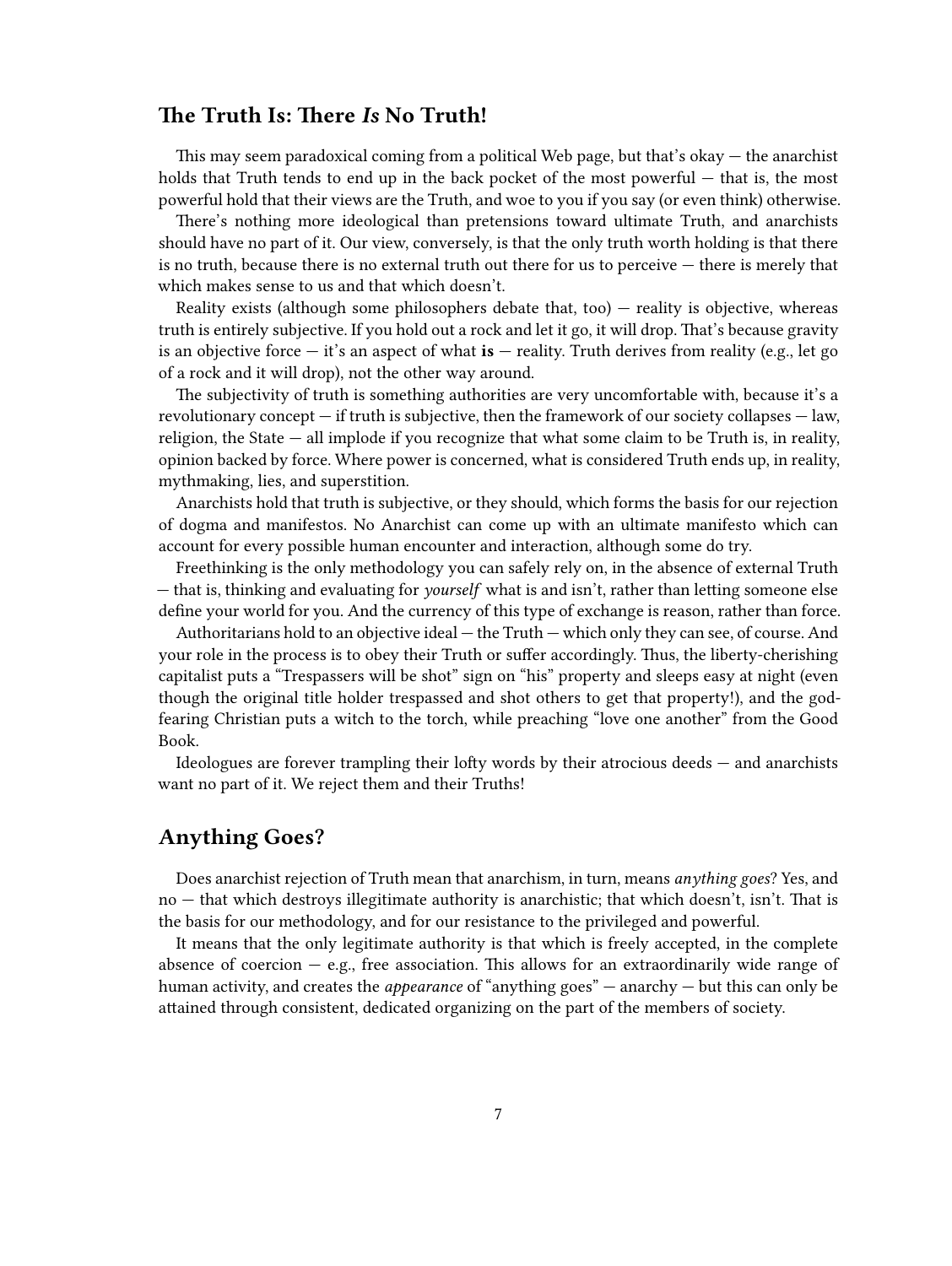In this manner, we reject lifestylists, because what they seek  $-$  narcissistic autonomy  $-$  is impossible in our interconnected society, and is not anarchistic, because it disdains class struggle and organization in favor of turning inward and abandoning human solidarity.

The methodological basis for our rejection of lifestylism is that it liberates no one, including the lifestylist, and is thus no threat to illegitimate authority whatsoever. The "temporary autonomous zone" is a pipe dream, as it leaves the prime source of oppression — the State — untouched, unchallenged, and intact.

It's the wrong method, even if the lifestylist disdain for ideology is well-founded. Social anarchists should leave lifestylists to their antics, rather than forever arguing with them. For the social anarchist, the goal, instead, is to organize effectively, rather than deriding lifestylists for their way of life.

Anarchism is a rational theory and philosophy, requiring observation and thought, and above all else, organizing and action.

#### <span id="page-7-0"></span>**Deductive and Inductive Anarchists**

While on the topic of reason and rationality, there is something which distinguishes the ideological Anarchist from the methodological anarchist — namely, deduction versus induction. I'll elaborate.

*Deduction* is where you proceed from a premise. For instance, if I say:

"I am an Anarchist, therefore all which I do is anarchistic."

I am being deductive in my assessment of my anarchism. If you say that something I'm doing isn't anarchistic, I'd disagree for that reason — I'd say, "no, you're wrong, because I'm an Anarchist — I *know* what Anarchism is — Anarchism is what I do. And, since you are disagreeing with me, and I am an Anarchist, then you must be an authoritarian — you, therefore, are my enemy."

See the problem? Now, this kind of deductive ideology isn't confined to Anarchism — in fact, it's even more common among all the authoritarian ideologies out there, in which people say one thing and do quite another.

However, with anarchism, this kind of thinking is positively deadly  $-$  it gets in the way of freethinking and closes your mind.

Inductive anarchism, rather, looks at what you do and why, and comes to the conclusion that you are an anarchist *based on what you do, not on what you say.*

Not everyone who is fighting illegitimate authority is an anarchist — that's not the case at all. Rather, what inductive anarchism means is that one's *actions* become the criterion of judgment, not one's claims.

This is a very important distinction, because it allows you to be on guard for creeping authoritarianism and vanguardism within the movement itself. That's what Bakunin noticed when he was confronting Marx — Marx and his gang all *said* they were for socialism, and wanted everyone to embrace *their* program as the "best" way to get to it, even as their program proved to undermine and destroy the socialism it claimed to be for.

The same risk exists with anarchism. Where deductive Anarchism can be easily turned on its head by authoritarian opportunists within the movement (and are unlikely to be challenged because such movements discourage dissent and disagreement in favor of ideological conformity) — meaning that such opportunists won't be challenged within their own groups!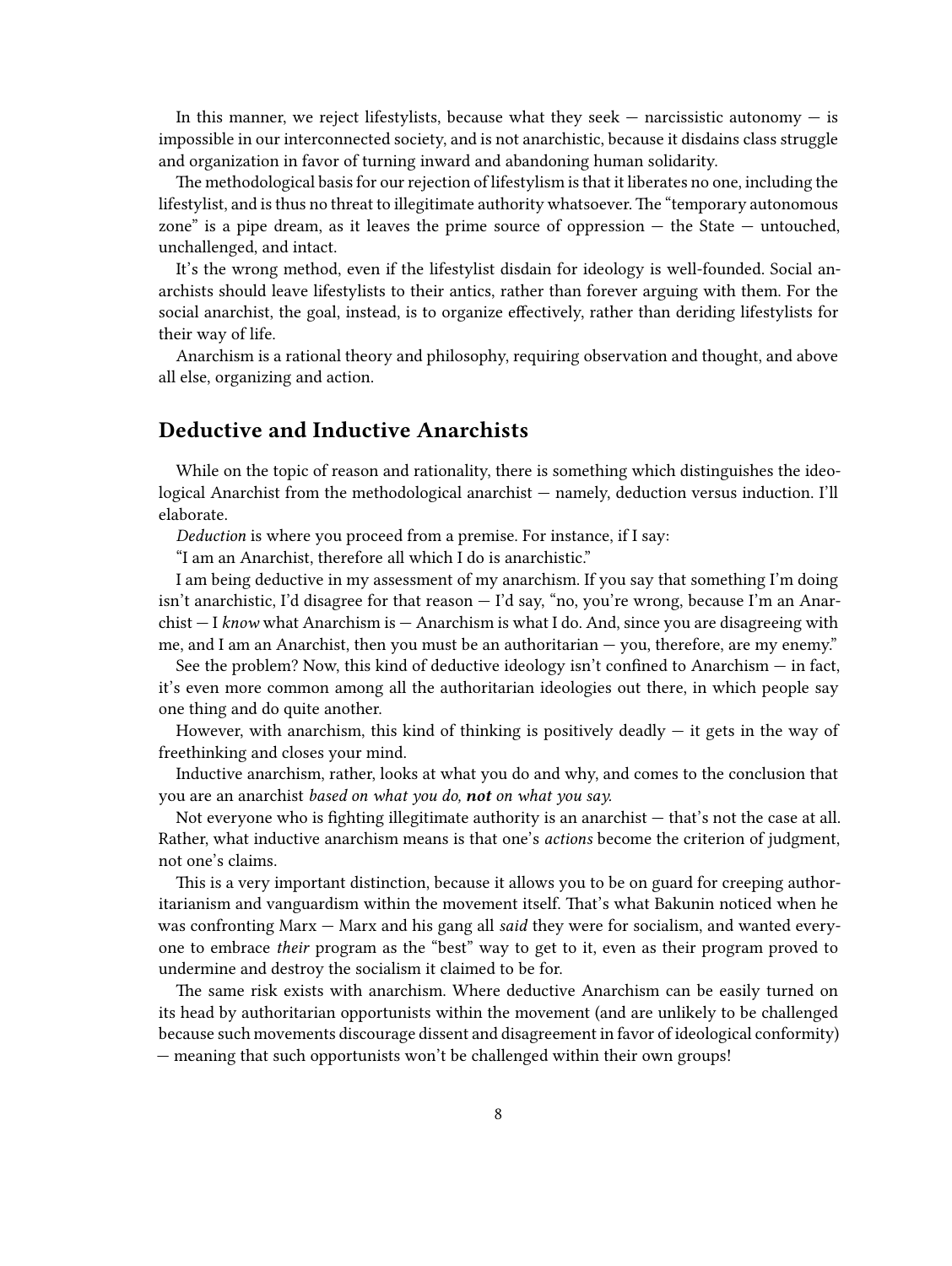Inductive, or methodological anarchism, however, can't be so readily betrayed, because it involves adding everything up and determining for yourself if it balances out, rather than letting someone else *tell* you it does. It means thinking for yourself instead of letting others think for you.

Deductive Anarchists are fond of manifestos and platforms — tracts and doctrines which they produce and expect you to learn, memorize, and obey. They think that if they could just convert enough of you to **their** way of thinking, then Anarchy will be possible. They hold that you're not ready for it yet.

Inductive anarchists think that's ridiculous — we hold that no tract or manifesto can possibly cover all human dreams, hopes and aspirations. Further, we hold that everyday people are already able to understand anarchist ideas, and put them into practice — they earn this faith on our part by virtue of being human.

Humans don't like being told what to do, or being kept in bondage. If they did, those in power wouldn't spend so much time, energy, and money hoodwinking you into thinking you're free when in truth you're a slave. The anarchist's role in all of this is merely to create that initial awareness, and to communicate organizational methods that weaken and destroy authority, and let the process take care of itself.

The Anarchist, conversely, wants a more active, vanguardist role  $-$  since they hold that only their tribe can be trusted with the Truth only they can see, they see themselves as the shadow guides who'll keep everything in line from behind the scenes, because everyone knows you poor slobs can't be trusted to do it yourselves.

That attitude is why the radical left so often derides the working class as apathetic, reactionary, racist, sexist, homophobic — a thousand maladies. They see you as lesser beings who are in need of their guidance and instruction.

As an anarchist, I think that attitude is insane — indoctrinated people are unfree, and it is *impossible* to create a free (that is, anarchist) society using unfree methods.

#### <span id="page-8-0"></span>**So, What's the Point?**

The point is that only two things really matter: 1) organizing solidarity among working people; 2) encouraging popular direct action. That's the goal of anarchists, or should be. It's not our purpose to teach others how to behave, or what to think — that's their own business, certainly not ours.

The Anarchist holds that "if only the rest of the world were Anarchists (like me) everything would be fine"  $-$  they hold themselves as the sum total of anarchistic purity  $-$  but that's a vanguardist sentiment in the extreme, and is Marxist at root, and ultimately, in effect.

The methodology of anarchism is most important, because it's so easy to determine if you're off course or not, whereas words and doctrines are hollow and meaningless — they can be wrapped around the basest tyranny and made to seem sweet and true. All the enemies of freedom practice this — the US carpet bombs people and assassinates democratically elected leaders in the name of "democracy" and "freedom" — a claim that holds up only if you embrace the Ideology of America, rather than the methodology of democracy!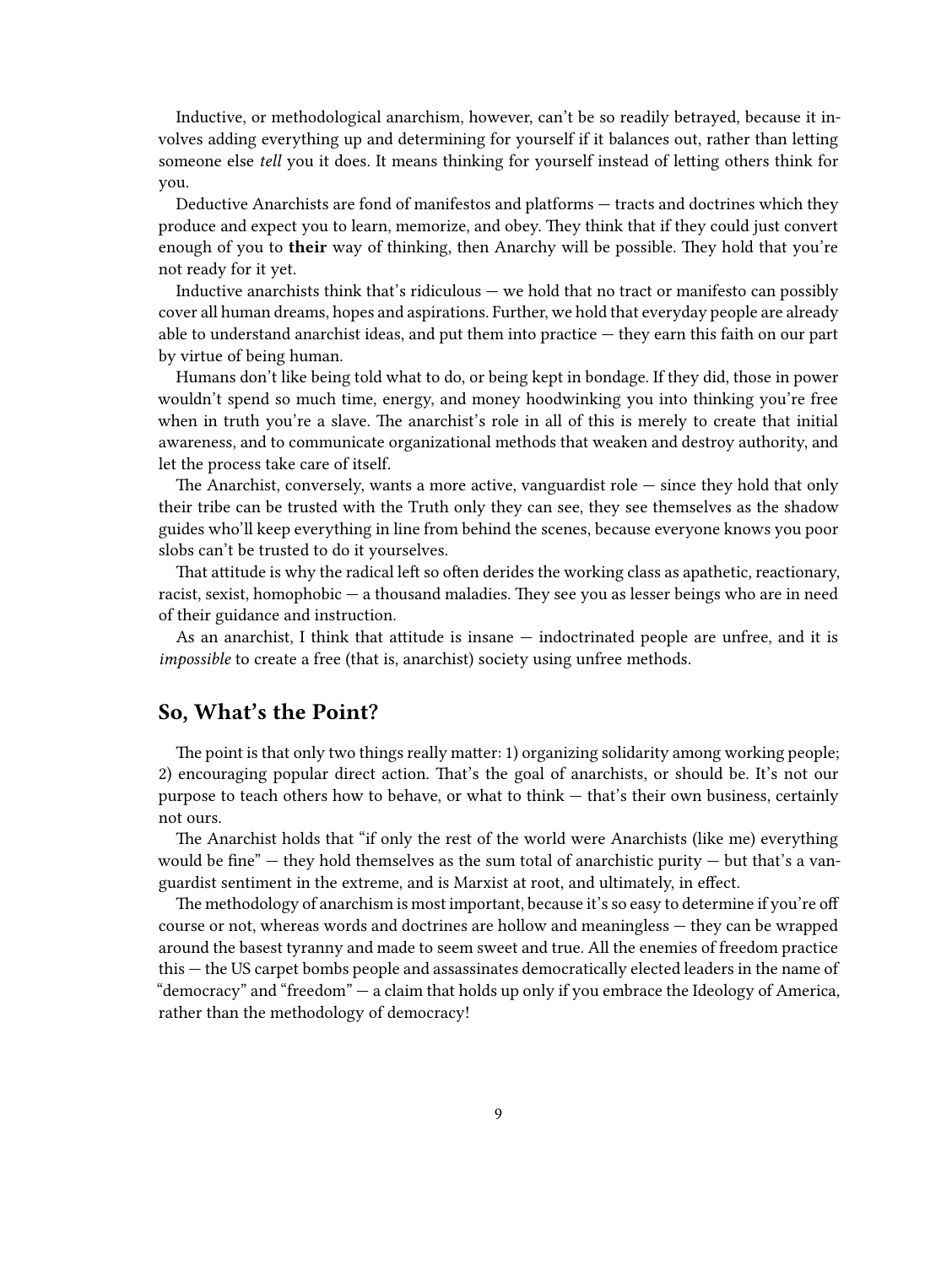In fact, if you examine the US system of government methodologically, you find that it doesn't even remotely approximate "democracy," "freedom," "popular will," or "representation" — but all of these words are used with nauseating frequency by the elites in power.

Lenin, while attempting to rally support for the Bolsheviks, made "all power to the soviets" the slogan of his party, knowing that popular self-rule was what the workers wanted. The workers put their faith in Lenin and Trotsky to do this, and lo and behold, when the Bolsheviks came to power, they quickly shifted gears, and destroyed every worker soviet they came across — "all power to the soviets" in practice became "all power to the Bolsheviks" (which really meant The State). The "Communist" Party destroyed communism, because the latter threatened their power base!

The anarchist's job is solely to shows the *means* by which libertarian social revolution can be carried out — the anarchist's toolkit, if you will, rather than a roadmap. And this strategy is more anarchistic than the other route, because it leaves the initiative where it *should* be: on the street, at the shop floor, in the classroom — a thousand arenas where individuals band together to fight illegitimate authority.

Dave Neal 9/17/97